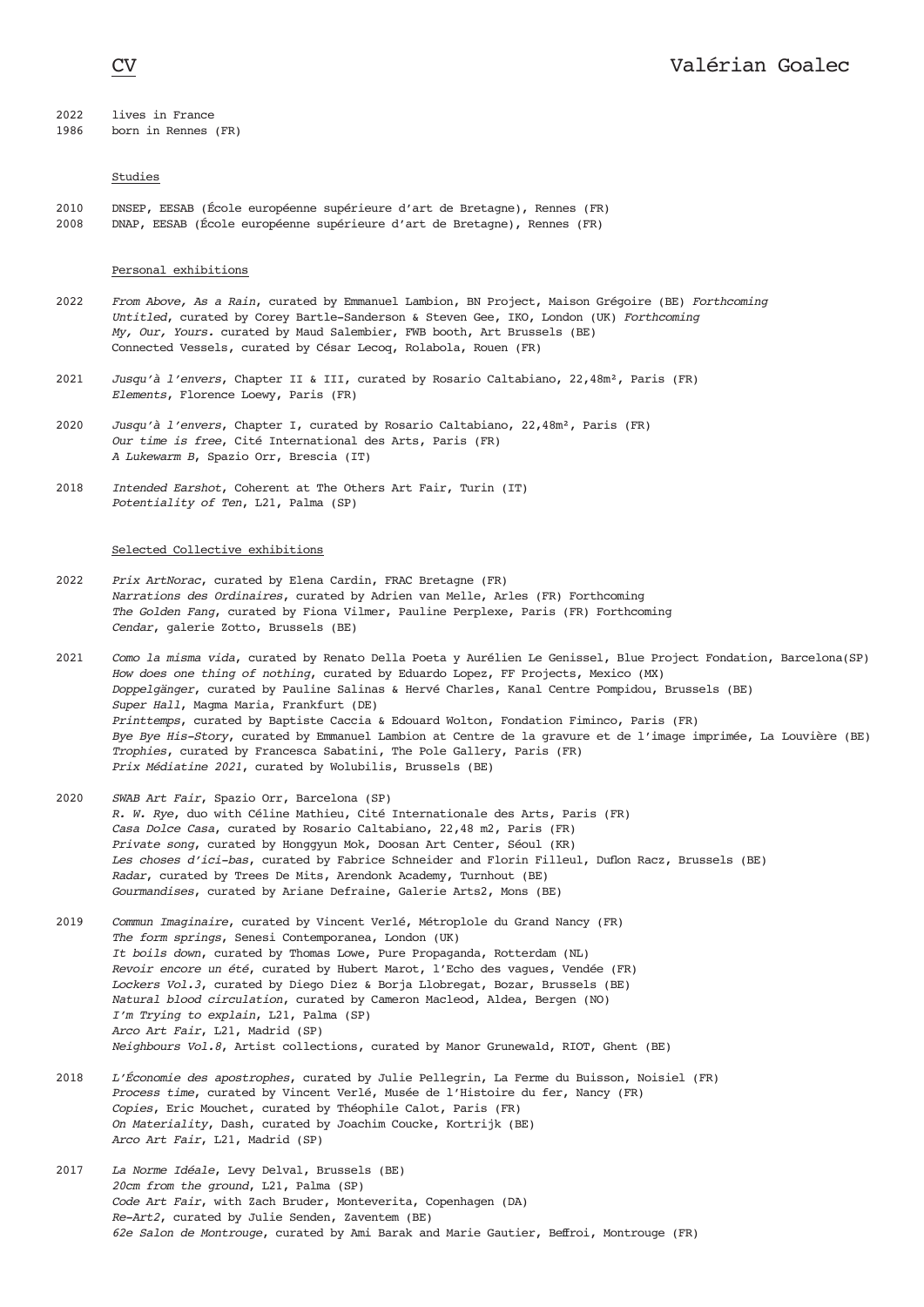- *Abookaspacea*, curated by Théophile Calot, Chapelle Haut Quartier, Sète (FR) 2016 *What about the color pink? Do you like pink?*, Geukens & De Vil, Knokke-Het Zoute (BE) *F/F*, curated by Théophile Calot, Néon, Lyon (FR) *Sunday Art fair*, with Matt Connolly, Stems, London (UK) *Point of view*, Kunsthal Charlottenborg, Copenhagen (DA)
- 2015 *Friendly Faces*, curated by Middlemarch, Johannes Vogt, New York City (US) *Forme e Anti forme*, curated by Hans M. De Wolf, Fonderia Artistica Battaglia, Milan (IT) *Family Matters*, De la charge, Brussels (BE)
- 2014 *Midway through the journey, neither here nor there*, curated by Thomas Caron & Ward Heirwegh,Antwerp (BE) *And He Built A Crooked House*, curated by Sungpil Yoon, 221A, Vancouver (CA) *The Stanley parable*, Levy Delval, Brussels (BE)

#### Residencies

- 2020 *Cité Internationale des Arts*, January December, Paris, (FR) 2019 *CCA Andratx*, August, Palma, (SP) *Hangar, Centro de Investigação Artística*, April, Lisbon (PT) *Aldea*, invited by Curatron, March, Bergen (NO)
- 2018 *Curatorial & Artist Residency Program*, May, L21, Palma (SP)
- 2014 *Dar Al-Ma'mûn*, November, April until May, Marrakech (MA)
- 2012 *L.A.R.A.S.* (Research Laboratory in the field of Arts and Sciences), January until May, Brussels (BE)

#### Awards & grants

- 2022 Laureate for Prix ArtNorac, FRAC Bretagne, Rennes (FR)
- 2021 Laureate for Prix médiatine, Wolubilis, Brussels (BE)
- 2020 Laureate for Un futur pour la Culture, Fédération Wallonie-Bruxelles & BN Projects, Brussels (BE)
- Laureate for Fédération Wallonie-Bruxelles, personal exhibition at Art Brussels, Brussels (BE)
- 2019 Grants from Fédération Wallonie-Bruxelles Internationale for Hangar Residency, Lisbon (PT)
- 2018 Laureate for VI Premi Vila S. F. Bernareggi at Casa de Cultura Ses Cases Noves, Palma (SP)
- 2010 Laureate for  $2e^{2\pi i}$  Salon de Montrouge, Beffroi, Montrouge (FR)
- 2015 Laureate for pour Stiftung Buchkunst, Best Design book from all over the World, Leipzig (DE)<br>2013 Laureate for Prix Fernand Baudin 2013 for 'Elements, Horizontal structure 01', Brussels (B
- Laureate for Prix Fernand Baudin 2013 for 'Elements, Horizontal structure 01', Brussels (BE)

#### Publications

- 2022 *From Above, As a Rain* Text by Emmanuel Lambion, publisher BnProjects design: Pierre Vanni *My, Our, Yours.* Text: Maud Salembier, publisher: Valérian Goalec & LaSpore design: Antoine Bégon, 35 x 55 cm, 8 p.
- 2020 *Salon 1* Text: Fiona Vilmer, publisher: Valérian Goalec & 22,48 m2 design: Antoine Bégon, 35 x 55 cm, 8 p. *Elements, From Their Desk — 03* Text: Piero Bisello, publisher: Théophile's Papers, MER. Paper Kunsthalle & LaSpore design: Alexis Jacob, 15 x 21 cm, 448 p.
- 2014 *Elements, Random Notes 02* Text: Gabrielle Besk, publisher: Théophile's Papers design: Alexis Jacob, 21 x 25 cm, 88 p.
- 2013 *Elements, Horizontal Structure 01* Text: Beatrice Lortet, publisher: Théophile's Papers design: Alexis Jacob, 23.2 x 17.4 cm, 60 p.

#### Interviews & press

- 2022 *Art Brussels, clap 38*, by Roger-Pierre Turine, La Libre, Brussels (BE)
- 2021 *Comment les artistes réinventent le corporatisme*, by Rémi Guezodje, France Culture, Paris (FR) *Salon No. 1*, by Fiona Vilmer, Paris (FR) *L'essenziale Studio*, Pilot, Interview by Luca de Stefano, Milan (IT) *Conversation*, Interview by Scandale Project, Paris (FR)
- 2020 *Artist Talk*, by Joo-Ok Kim, Doosan Art Center, Séoul (KR) *Art in Quarantine*, Take our daily life, Umbigo Magazine N°73 (PT) *Side to Side*, by Aurélie Faure, Cité Internationale des Arts de Paris (FR) *À portée de voix*, by Christophe Veys, L'Art Même numéro 81, Brussels (BE) *Insights*, by Louis-Philippe Van Eeckhoutte, Art Brussels (BE)